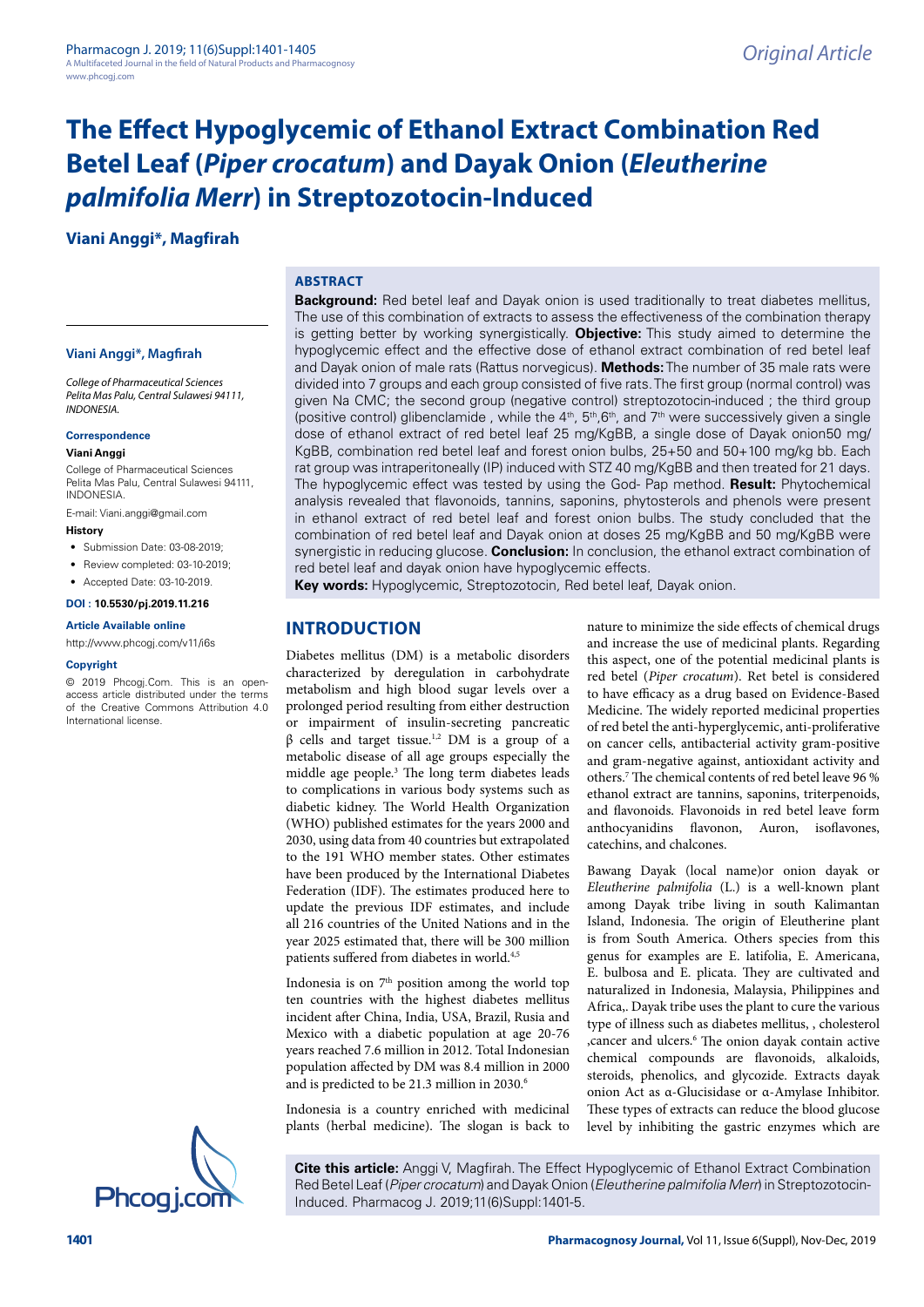obligatory for the break the polysaccharides into the simple sugar.<sup>1</sup> The bioactive compounds contained in red betel leaves and Dayak onions have the potential to be used as antidiabetic drugs. The red betel leaf extract at a dose of 50 mg/kg body weight and a dose of 100 mg/kg body weight could reduce blood glucose levels in alloxan-induced rats and administered onion extract of water and ethanol with a dose of 100 mg/ kg for 28 days. blood glucose levels of alloxan-induced diabetic rats.<sup>8</sup>,<sup>9</sup>

Based on the description above, this research will use a combination of red betel leaf extract (*Piper crocatum*) and dayak onion extract (*Eleutherine palmifolia* Merr). The use of this combination of extracts to assess the effectiveness of the combination therapy is getting better by working synergistically where both extracts strengthen each other's properties or the effect decreases due to interactions between the two plant extracts. The purpose of this study was to determine the hypoglycemic effect of a combination of ethanol extract of red betel leaves and dayak onion on reducing glucose levels in streptozotocininduced male rats and knowing effective dose combinations.

# **MATERIAL AND METHODS**

# Plant material

The plants used were red betel leaves and onion dayak cultivated in central Sulawesi Province. The material was determined by UPT of Biology Resources Tadulako University, Central Sulawesi. The plants were dried at 50 °C for 48 hours in an oven and then powdered.

# Preparation of plant extract

Red betel leave extract (RBLE) and onion dayak extract (ODE) prepared by macerating in a 96 % ethanol for 3 x 24 hours. Maserat powder was excluded by using filter papers then the filter evaporated using rotary evaporator at 60°C, then concentrated on a water bath at 60°C until thick extract was obtained. The extract 96% ethanol RBLE and ODE were kept 4°C until use.

#### Phytochemical screening

#### *Alkaloids*

A total of 0.5 g of extract add 5 ml of hydrochloric acid 2 N and heat it over a water bath for 2 minutes. After that 2 drops, dragendorff LP was added. If the results give yellow, orange to red brick precipitate, the sample positive alkaloids.

### *Flavonoid*

A total of 0.5 g of extract and then 100 ml of hot water were added, boiled for 5 minutes and filtered in hot conditions. The filtrate obtained is then taken 5 ml then added 0.1 g of magnesium powder and 1 ml of concentrated hydrochloric acid and 2 ml of amyl alcohol, shaken and allowed to separate. Flavonoids are positive if there is red, yellow, orange in the amyl alcohol layer.

#### *Saponin*

A total of 0.5 g of extract was added to the test tube with 10 ml of hot water added, cooled and then shaken for 10 seconds, if it was in the form of a solid foam as high as 1-10 cm which was stable not less than 10 minutes and not lost in the addition of 1 drop of 2 N hydrochloric acid reagent solution showed the presence of saponins.

#### *Tannin*

A total of 0.5 g of extract was extracted with 10 ml of distilled water and then filtered, the filtrate was diluted with distilled water until it was colourless. Taken 2 ml of the solution and then add 1-2 drops of 1% iron (III) chloride reagent. If the blue or blackish green colour shows the presence of tannins.

#### *Steroids*

A total of 0.5 g extract added 25 ml ethanol 96% and then heated and filtered. The filtrate is evaporated then ether is added. The ether layer was piped and tested on the spot plate by adding Lieberman Buchard reagent (3 drops of anhydride acetic acid and 1 drop of concentrated H2SO4). Red or purple indicates a triterpenoid and green indicates steroids.

#### *Animal*

The using animal in this study were male albino Wistar rats weighing 200- 250 g purchasing from the laboratory city of Bantul, Yogyakarta. They were acclimatized in room temperature 25 ° C, 12 hours light/12 hours dark cycle. All rats were kept in separate cages. Standard pellet and water ad libitum were given daily till 42 days. The experimental protocol was approved by Tadulako University ethics committee, Central Sulawesi, Indonesia.

# Induction of diabetes in rats

A total of 35 rats were divided into 7 groups. The rats have fasted for 16 hours, The initial blood glucose level from the tail vein was then measured using GOD-PAP method then all groups were induced with streptozotocin at a dose of 40 mg/kg bb intraperitoneally. Streptozotocin 240 mg (Bioworld) dissolved using citrate-buffered saline (Merck) pH 4. One week later blood taken from the tail vein to determine blood glucose as a level of glucose increases. Furthermore, given treatment group I as a normal control, treatment II as a negative control using 0.5% Na CMC, III as a positive control was given glibenclamide, IV and V suspensions as a treatment with a single extract of red betel leaf dose of 50mg / kg BW and a forest onion dose of 100mg / kg BB, treatment to VI and VII as a treatment with a combination of extracts dose of 25mg / kg BB + 50mg / kgBB; 50mg / kg BB + 100mg / kgBB and 7, 14, 21 and 28 days later the glucose levels were measured again by using GOD- PAP method.

### **Analysis Statical**

Statistical analysis using one-way Anova followed by Least Singing Definition (LSD). Data were analyzed using the SPSS 23.

# **RESULT**

#### Plant extraction

The maceration results RBLE and ODE green and dark extract with a percent yield of 5.09%.

# Phytochemical screening

Phytochemical screening tests on an ethanol extract of red betel leaves and onion dayak were the presence of bioactive compounds contained in the extract. The results of the phytochemical screening are seen in Table 1:

# Hypoglycemic activity

Blood glucose levels were measured before and after treatment for all groups of test animals, so that diabetic rats were given 40 mg / KgBB of streptozotocin induction intraperitoneally. The results of the measurement of blood glucose levels of extracts from the 1st, 7th, 14th and 21st days can be seen in Table 1 and Figure 1.

#### **DISCUSSION**

The samples used in this study were red betel leaf (*Piper crocatum*) and dayak onion (*Eleutherine palmifolia* Merr). Samples were obtained from the Palu city and Palolo village, Central Sulawesi. Before the research, the plants were determined at the UPT of Biology Resources at Tadulako University, Central Sulawesi.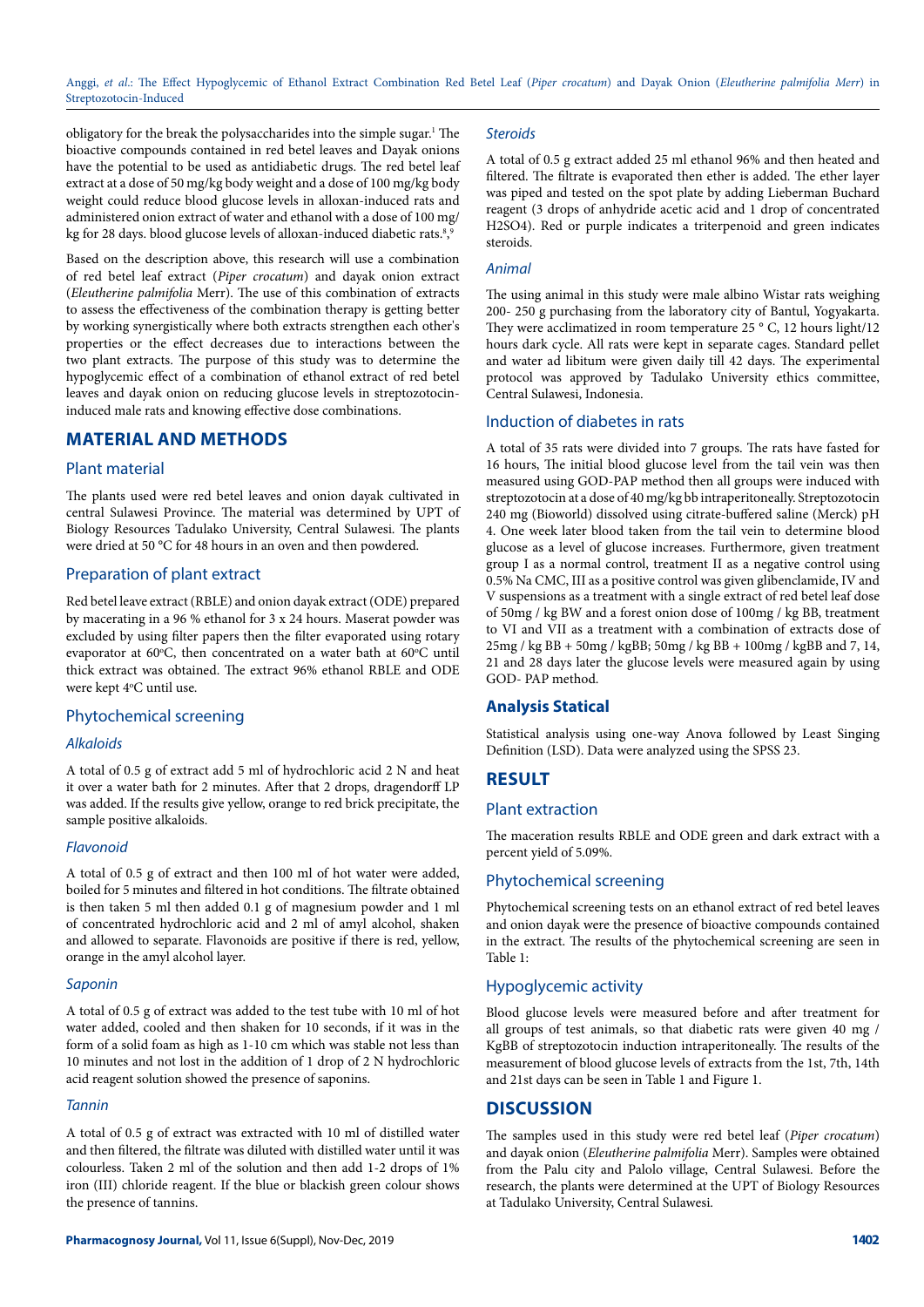|           | <b>Component Bioactive</b> | Reagent                                                      | <b>Result</b>                                           |                                                               |                |
|-----------|----------------------------|--------------------------------------------------------------|---------------------------------------------------------|---------------------------------------------------------------|----------------|
| <b>No</b> |                            |                                                              | <b>Extract Ethanol leaf Piper</b><br>crocatum           | <b>Extract ethanol bulbs</b><br><b>Eleutherine palmifolia</b> |                |
|           | Alkaloid                   | Dragendorff                                                  | Red precipitate                                         | Red precipitate                                               | $\ddot{}$      |
|           | Flavonoid                  | Magnesium dan HCl                                            | Yellow precipitate                                      | Yellow precipitate                                            | $\ddot{}$      |
| 3         | Saponin                    | Foam test                                                    | Persistence of foam produced<br>$±10cm$ for ten minutes | Persistence of foam produced<br>$±10cm$ for ten minutes       | $\ddot{}$      |
| 4         | Tanin                      | FeCl, $1\%$                                                  | Blackish blue                                           | Black                                                         | $\ddot{}$      |
|           | Polyphenol                 | FeCl, 5%                                                     | Black green                                             | Black green                                                   | $\overline{+}$ |
| 6         | Triterpenoid               | Acid acetate anhydride and<br>H <sub>s</sub> SO <sub>s</sub> | Red                                                     | Red                                                           | $\overline{+}$ |

**Table 1: Phytochemical screening of piper crocatum and Eleutherine palmifolia.**

 $+$  = Positive



The extraction method used is maceration because maceration has a simple working principle with simple equipment. The solvent used in this maceration process is 96% ethanol. The ethanol solvent was chosen because the compounds to be extracted were phenolic compounds<sup>10</sup> The thick extract obtained from the results of the powder of red betel leaf and dayak onion is 50.99 grams obtained with the percent yield 5.09%.

The use of male rats as test animals because it can provide results that are more stable because and are influenced by the estrus cycle and pregnancy as in female white rats. Male white mice also have faster drug metabolic rates and a more stable body condition than female rats.11 The results of phytochemical screening on an ethanol extract of red betel leaf and dayak onion showed that both positive plants contained alkaloid compounds, flavonoids, saponins, tannins, polyphenols, and triterpenoids. Saponins have antidiabetic activity against insulin secretion caused by modulation of calcium channels and regeneration of pancreatic β cells. Saponin has the same mechanism of action as sulfonylurea compounds, which interact with ATP-sensitive K channel on the membrane of  $\beta$  cells so that the flow of potassium out of cells becomes disturbed which will cause membrane depolarization and open calcium channels.12 With the opening of calcium channels, calcium ions will enter the cytoplasmic cells so that they can activate calmodium in cells that can stimulate insulin-containing granules from vesicles expressed out of cells.2 Flavonoids are antioxidant compounds that can be used to bind free radicals and form complexes with metals, this is because flavonoid compounds have at least two hydroxyl groups in the ortho position and para.13 The mechanism of flavonoids can inhibit lipid peroxidation, suppress tissue damage by free radicals and inhibit the activity of the glucokinase enzyme that can produce glucose compounds. Increasing antioxidants is very important in conditions of diabetes complications and insulin resistance because it can help reduce

oxidative stress in type 2 diabetes patients.<sup>2</sup> Flavonoids also have been reported to stimulate Ca2+uptake from isolated islet cells, hence it also effective even in non-insulin dependent diabetes.<sup>13</sup>

Tannin is known to modulate enzymatic carbohydrate solutions by inhibiting amylase and α-glucosidase enzymes. So that the glucose absorption of the gut becomes reduced which causes blood glucose levels to be controlled. Triterpenoid compounds have a stimulating effect on insulin-dependent and play a role in oxidative processes and also have an anti-insulin resistance effect.<sup>14</sup> Polyphenol compounds are known to increase insulin secretion and insulin sensitivity, weaken the postprandial glycemic response and fasting hyperglycemia. The mechanism of action of phenol compounds includes inhibition of carbohydrate digestion and intestinal glucose absorption, stimulation of insulin secretion from β-pancreatic cells, modulation of glucose in the liver and insulin receptor activity.<sup>15</sup>

Profile measurement of blood glucose levels in male rats in group 1 of normal control, group 2 of negative control, group 3 of positive control (Glibenclamide), group 4 treatment of single extract of red betel leaves dose of 50 mg / kg BB, Group 5 single extract of forest onion 100 mg / kg BB, Group 6 combination 1 red betel leaf + debt onion bulb 25 + 50mg / kg BB and group 7 red betel extract + forest onion bulb dose 50 + 100mg / kg BB, showing hypoglycemic effect both in single use of each extract and use of combinations. The hypoglycemic effect of streptozotocininduced diabetic rats on an eclectic combination is probably due to the synergistic effect of the secondary metabolite content contained in red betel leaf extract and dayak onion in regenerating pancreatic β cells to increase insulin secretion and peripheral tissue sensitivity to insulin.

Figure 1 and Table 1 showed blood glucose levels for the normal control group, negative controls, positive controls, single red betel doses 25 mg / kg bb, single-dose dayak onion of 50 mg / KgBB, combination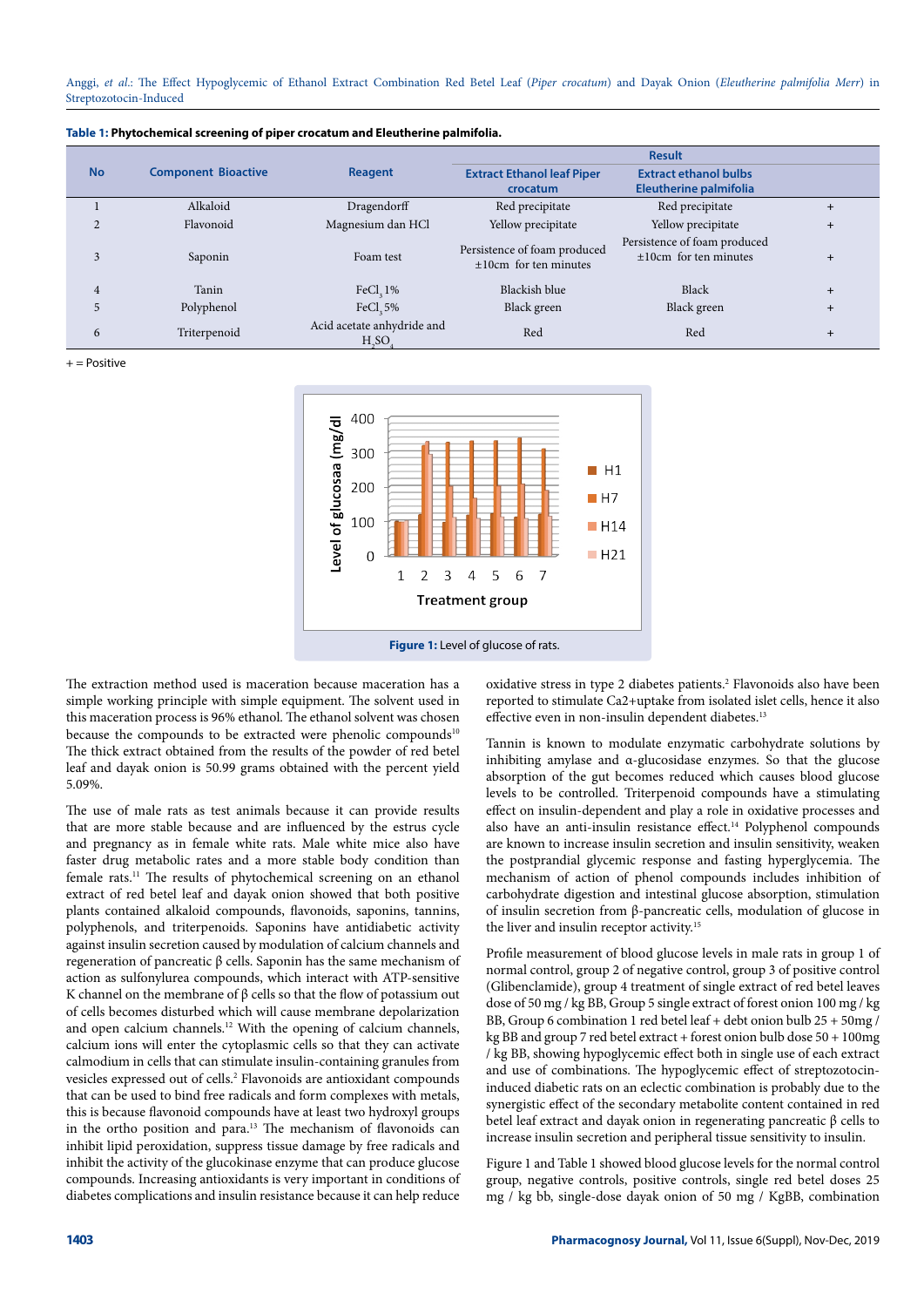of red betel plants 25 mg / kg and black bulbs 50 mg / KgBB and the combination of red betel plants 50 mg / KgBB and dayak onion100 mg / kg bb for 7 consecutive days obtained  $97.8 \pm 10.25$ ,  $319 \pm 68.17$ , 328.4 ± 28.88 and 332.2 ± 56.86, day 14 respectively 97.8 ± 7.62, 330.2  $\pm$  78.82, 200.4  $\pm$  31.98, 166.6  $\pm$  68.89 and 201.2  $\pm$  37, 61 21 days in a row amounting to  $101.4 \pm 8.41$ ;  $293.2 \pm 123.12$ ;  $111.4 \pm 4.50$ ;  $108 \pm 9.51$  $\therefore$  112.6  $\pm$  10.08; 107.6  $\pm$  8.20 and 114.4  $\pm$  8.38. In all groups treatment of seent animals increased blood glucose levels that varied, this is by the literature there is an increase in blood glucose levels after being induced with Streptozotocin, an increase in blood glucose levels caused by resistance to insulin action. Streptozotocin as a diabetic agent can trigger an increase in the production of excess free radicals and cause oxidative stress, varying glucose levels due to the condition of rats that are physiologically different so that the increase in blood glucose levels is different.<sup>16</sup>

Statistical analysis of blood glucose levels in test day 0 animals was carried out by analysis of one-way variants (One Way Anova). Based on statistical analysis, ANOVA showed significant results between normal controls and negative controls, a single dose of red betel leaf, the dose of dayak onion and combination 2. This is indicated by  $P = 0.004$  (*p <0.05*) which shows a significant difference in all treatments on day 0 so that it is followed by further testing of the Post Hoc LSD Test. Post Hoc LSD Test results showed normal control with negative controls, the single dose of red betel leaf, the single dose of dayak onion and the combination of extract 2 did not differ significantly from positive controls and extract combinations 1. This is because the blood glucose levels of test animals are still susceptible to normal. which is indicated by the average blood glucose level of rats in the range of 50-135 mg / dL.

Statistical analysis of ANOVA glucose levels of test animals on the 7th, 14th and 21st days showed significant results characterized by  $P = 0.000$  $(p \le 0.05)$  which showed a significant difference in all treatments. The LSD further test results showed that the normal control was significantly different from the negative control, positive control, single dose of forest onion tuber, the combination of extract 1 and combination of extract 2 and not significantly different from the single dose of red betel leaf. Negative controls differed significantly from all treatments. Positive controls differed significantly from normal controls and the remaining negative controls were not significantly different. The most effective decrease in blood glucose levels of male rats was a combination dose of 25 mg + 50 mg of red betel leaf and dayak onion which was  $107.6 \pm 8.20$  almost comparable to the blood glucose level of rats given glibenclamide. where it is known this is because in red betel leaves there are phytochemical compounds namely alkaloids, saponins, tannins, and flavonoids. So that it causes a decrease in blood glucose levels comparable to glibenclamide.<sup>8</sup>

# **CONCLUSION**

The dose of 25 + 50 mg/kg BB combination of red betel leaf (*Piper crocatum*) and dayak onion (*Eleutherine palmifolia* Merr) has the most effective effect in reducing blood glucose levels in male albino rats (*Rattus norvegicus*).

# **REFERENCES**

- 1. Pandeya KB, Tripathi IP, Mishra MK*.* A critical review on traditional herbal drugs: An emerging alternative drug for diabetes. Int J Org Chem. 2013;03(01):1-22.
- 2. Hossain MK, Dayem AA, Han J. Molecular mechanisms of the anti-obesity and anti-diabetic properties of flavonoids. Int J Mol Sci. 2016;17(4).
- Yupparach P, Konsue A. Hypoglycemic and hypolipidemic activities of ethanolic extract from *Mimosa pudica* L. in normal and streptozotocin-induced diabetic rats. Pharmacogn J. 2017;9(6):834-7.
- Katisart T, Rattana S. Hypoglycemic activity of leaf extracts from tiliacora triandra in normal and streptozotocin-induced diabetic rats. Pharmacogn J. 2017;9(5):621-5.
- 5. Shaw JE, Sicree RA, Zimmet PZ. Clinical practice global estimates of the prevalence of diabetes for 2010 and 2030. Diabetes Res Clin Pract. 2010;87:4- .<br>1 Л
- 6. Febrinda AE, Yuliana ND, Ridwan E, Wresdiyati T, Astawan M. Hyperglycemic control and diabetes complication preventive activities of Bawang Dayak (*Eleutherine palmifolia* L. Merr.) bulbs extracts in alloxan-diabetic rats. Int Food Res J. 2014;21(4):1405-11.
- 7. Sundari H, Prabowo MH, Rachmawaty FJ, Tamhid HA. Standardization of leaf extract of red betel(Piper Crocatum) leaves using ethanol. J Kedokt dan Kesehat Indones. 2015;7(1):3-9.
- 8. ES Chauhan, J Aishwarya. Antidiabetic, lipid lowering and oxidative stress reducing potential of piper betel leaves powder in alloxan induced diabetic albino rats. Adv Complement Altern Med. 2018;2:1-8.
- Malik A, Marpaung L, Simanjuntak P, Nasution P. Antidiabetic and cytotoxic activities of ethyl acetate extract of Piper betle Leaves. J Phys Conf Ser. 2018;1116(4).
- 10. Prashant Tiwari, Bimlesh Kumar, Mandeep Kaur, Gurpreet Kaur HK. International journal of biological chemistry research article comparison of different solvents for phytochemical extraction potential from datura metel plant leaves dixon dhawan and jeena gupta. Int J Biol Chem. 2016;11(1):17-22.
- 11. Reinhardt V. Comfortable Quarters for Laboratory Animals. 2002.
- 12. Prayitno SA, Kusnadi J, Murtini ES. Research journal of pharmaceutical , biological and chemical sciences antioxidant activity of red betel leaves extract (*Piper crocatum Ruiz* & Pav.) by difference concentration of solvents. Res J Pharm Biol Chem Sci. 2016;7(5):1836-43.
- 13. Sandhar HK, Kumar B, Prasher S, Tiwari P, Salhan M, Sharma P. A Review of phytochemistry and pharmacology of flavonoids. Int Pharm Sci. 2011;1(1):25- 41..
- 14. Kumari M, Jain S. Tannin : An antinutrient with positive effect to manage diabetes tannins: An antinutrient with positive effect to manage diabetes. 2015.
- 15. Umeno A, Horie M, Murotomi K, Nakajima Y, Yoshida Y. Antioxidative and antidiabetic effects of natural polyphenols and isoflavones. Molecules. 2016;21(6).
- 16. Lenzen S. The mechanisms of alloxan- and streptozotocin-induced diabetes. Diabetologia. 2008;51(2):216-26.